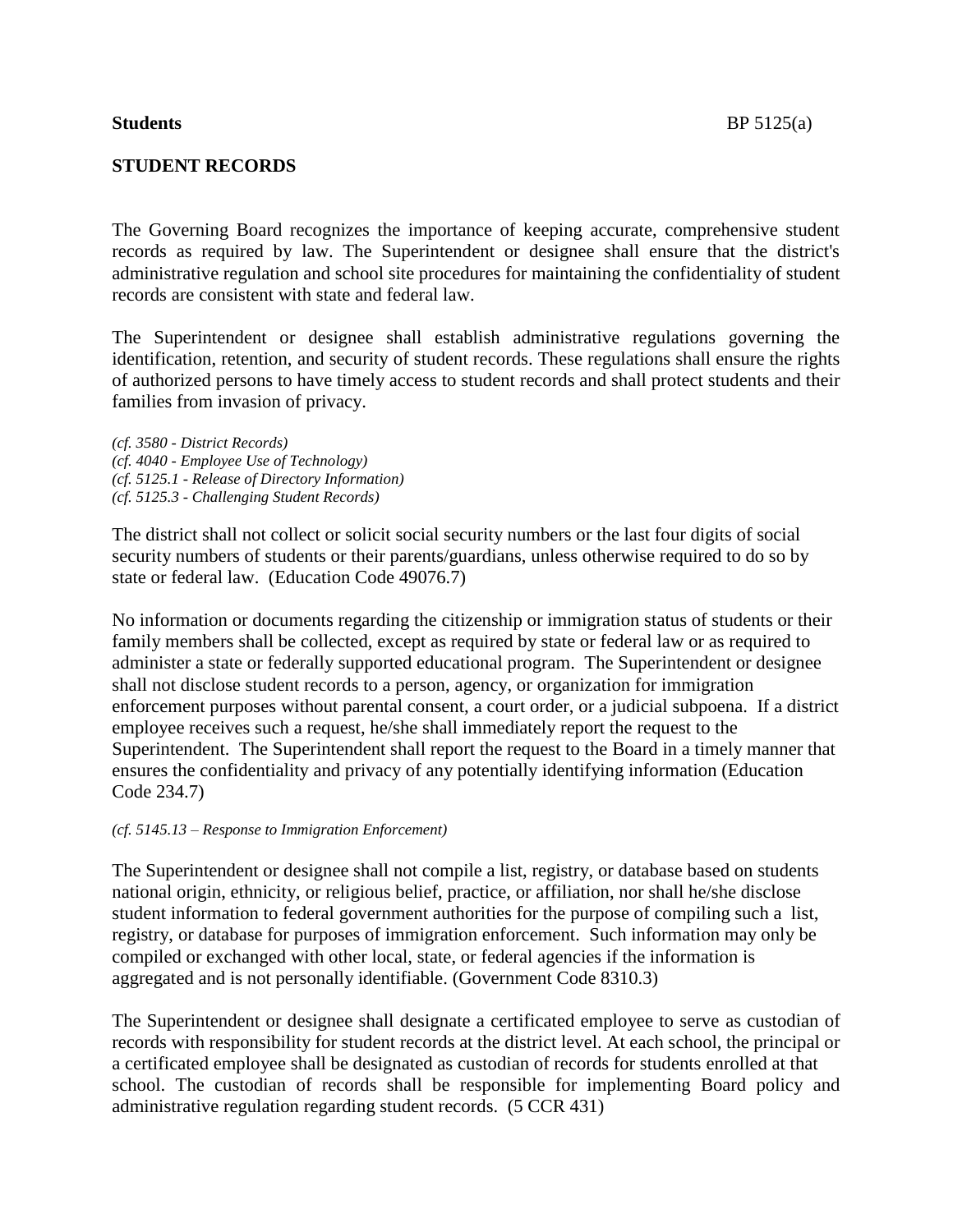## **Contract for Digital Storage, Management, and Retrieval of Student Records**

The Superintendent or designee may enter into a contract with a third party for the digital storage, management, and retrieval of student records and/or to authorize a third party provider of digital software to access, store, and use student records, provided that the contract meets the requirements of Education Code 49073.1 and other applicable state and federal laws.

#### *(cf. 3312 - Contracts)*

#### *Legal Reference:*

*EDUCATION CODE 234.7 Student protections relating to immigration and citizenship status 17604 Contracts 48201 Student records for transfer students who have been suspended/expelled 48853.5 Foster youth; placement, immunizations 48902 Notification of law enforcement of specified violations 48904-48904.3 Withholding grades, diplomas, or transcripts 48918 Rules governing expulsion procedures 48980 Parental notifications 48985 Notices in parent/guardian's primary language 49060-49079 Student records 49091.14 Parental review of curriculum 51747 Independent study 56041.5 Rights of students with disabilities 56050 Surrogate parents 56055 Foster parents 69432.9 Cal Grant program; notification of grade point average BUSINESS AND PROFESSIONS CODE 22580-22582 Digital privacy 22584-22585 Student Online Personal Information Protection Act 22586-22587 Early Learning Personal Information Protection Act CODE OF CIVIL PROCEDURE 1985.3 Subpoena duces tecum FAMILY CODE 3025 Access to records by noncustodial parents 6552 Caregiver's authorization affidavit GOVERNMENT CODE 6252-6260 Inspection of public records HEALTH AND SAFETY CODE 120440 Immunizations; disclosure of information PENAL CODE 245 Assault with deadly weapon*

*WELFARE AND INSTITUTIONS CODE*

*681 Truancy petitions 701 Juvenile court law 16010 Health and education records of a minor*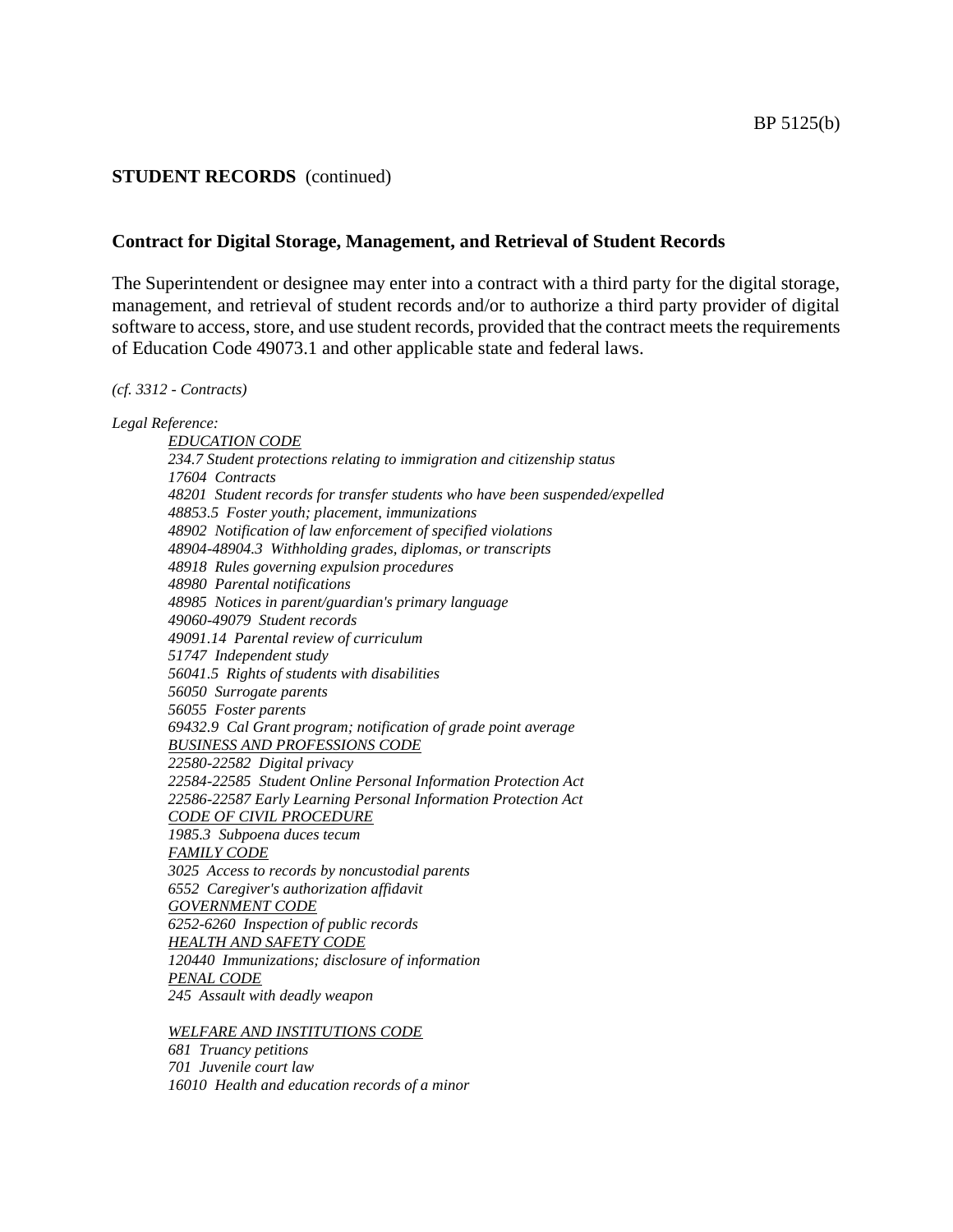#### *CODE OF REGULATIONS, TITLE 5*

*430-438 Individual student records 16020-16027 Destruction of records of school districts UNITED STATES CODE, TITLE 20 1232g Family Educational Rights and Privacy Act 1232h Protection of Pupil Rights Amendment UNITED STATES CODE, TITLE 26 152 Definition of dependent child UNITED STATES CODE, TITLE 42 11434a McKinney-Vento Homeless Assistance Act; definitions CODE OF FEDERAL REGULATIONS, TITLE 16 Part 312 Children's Online Privacy Protection Rule CODE OF FEDERAL REGULATIONS, TITLE 34 99.1-99.67 Family Educational Rights and Privacy 300.501 Opportunity to examine records for parents of student with disability*

*Management Resources:*

*CSBA PUBLICATIONS*

*Legal Guidance on Providing All Children Equal Access to Education, Regardless of Immigration Status, February 2017 CALIFORNIA OFFICE OF THE ATTORNEY GENERAL PUBLICATIONS*

*Promoting a Safe and Secure Learning Environment for All: Guidance and Model Policies to Assist California's K-12 Schools in Responding to Immigration Issues, April 2018*

*FEDERAL REGISTER*

*Final Rule and Analysis of Comments and Changes, Family Educational Rights and Privacy, December 9, 2008, Vol. 73, No. 237, pages 74806-74855*

*NATIONAL SCHOOL BOARDS ASSOCIATION PUBLICATIONS*

*Data in the Cloud: A Legal and Policy Guide for School Boards on Student Data Privacy in the Cloud Computing Era, April 2014*

*U.S. DEPARTMENT OF EDUCATION PUBLICATIONS*

*IDEA and FERPA Confidentiality Provisions 2014*

*Joint Guidance on the Application of the Family Educational Rights and Privacy Act (FERPA) and the Health Insurance Portability and Accountability Act of 1996 (HIPAA) to Student Health Records, 2008 Balancing Student Privacy and School Safety: A Guide to the Family Educational Rights and Privacy Act for Elementary and Secondary Schools, October 2007*

*WEB SITES*

*CSBA: http://www.csba.org*

*California Department of Education: http://www.cde.ca.gov*

*National School Boards Association: http://www.nsba.org*

*U.S. Department of Education, Family Policy Compliance, http://www.ed.gov/policy/gen/guid/fpco*

# Policy **EL RANCHO UNIFIED SCHOOL DISTRICT**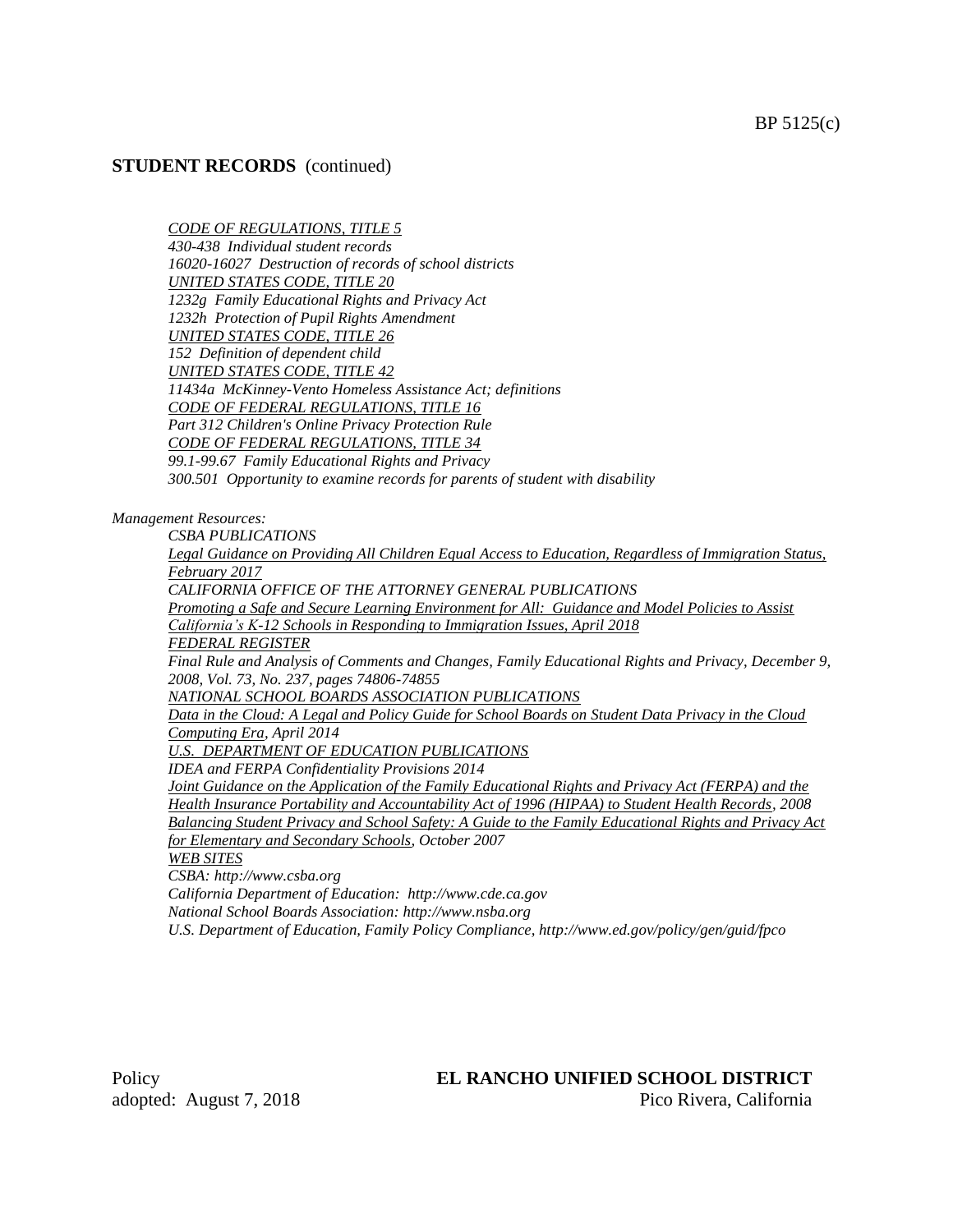# **STUDENT RECORDS**

# **Definitions**

*Student* means any individual who is or has been in attendance at the district and regarding whom the district maintains student records. (34 CFR 99.3)

*Attendance* includes, but is not limited to, attendance in person or by paper correspondence, videoconference, satellite, Internet, or other electronic information and telecommunication technologies for students who are not physically present in the classroom, and the period during which a person is working under a work-study program. (34 CFR 99.3)

*Student records* are any items of information (in handwriting, print, tape, film, computer, or other medium) gathered within or outside the district that are directly related to an identifiable student and maintained by the district, required to be maintained by an employee in the performance of his/her duties, or maintained by a party acting for the district. Any information maintained for the purpose of second-party review is considered a student record. Student records include the student's health record. (Education Code 49061, 49062; 5 CCR 430; 34 CFR 99.3)

Student records do not include: (Education Code 49061, 49062; 5 CCR 430; 34 CFR 99.3)

1. Directory information

# *(cf. 5125.1 - Release of Directory Information)*

- 2. Informal notes compiled by a school officer or employee which remain in the sole possession of the maker, are used only as a personal memory aid, and are not accessible or revealed to any other person except a substitute employee
- 3. Records of the law enforcement unit of the district, subject to 34 CFR 99.8

*(cf. 3515 - Campus Security) (cf. 3515.3 - District Police/Security Department)*

- 4. Records created or received by the district after an individual is no longer a student and that are not directly related to the individual's attendance as a student
- 5. Grades on peer-graded papers before they are collected and recorded by a teacher

*Mandatory permanent student records* are those records which are maintained in perpetuity and which schools have been directed to compile by state law, regulation, or administrative directive. (5 CCR 430)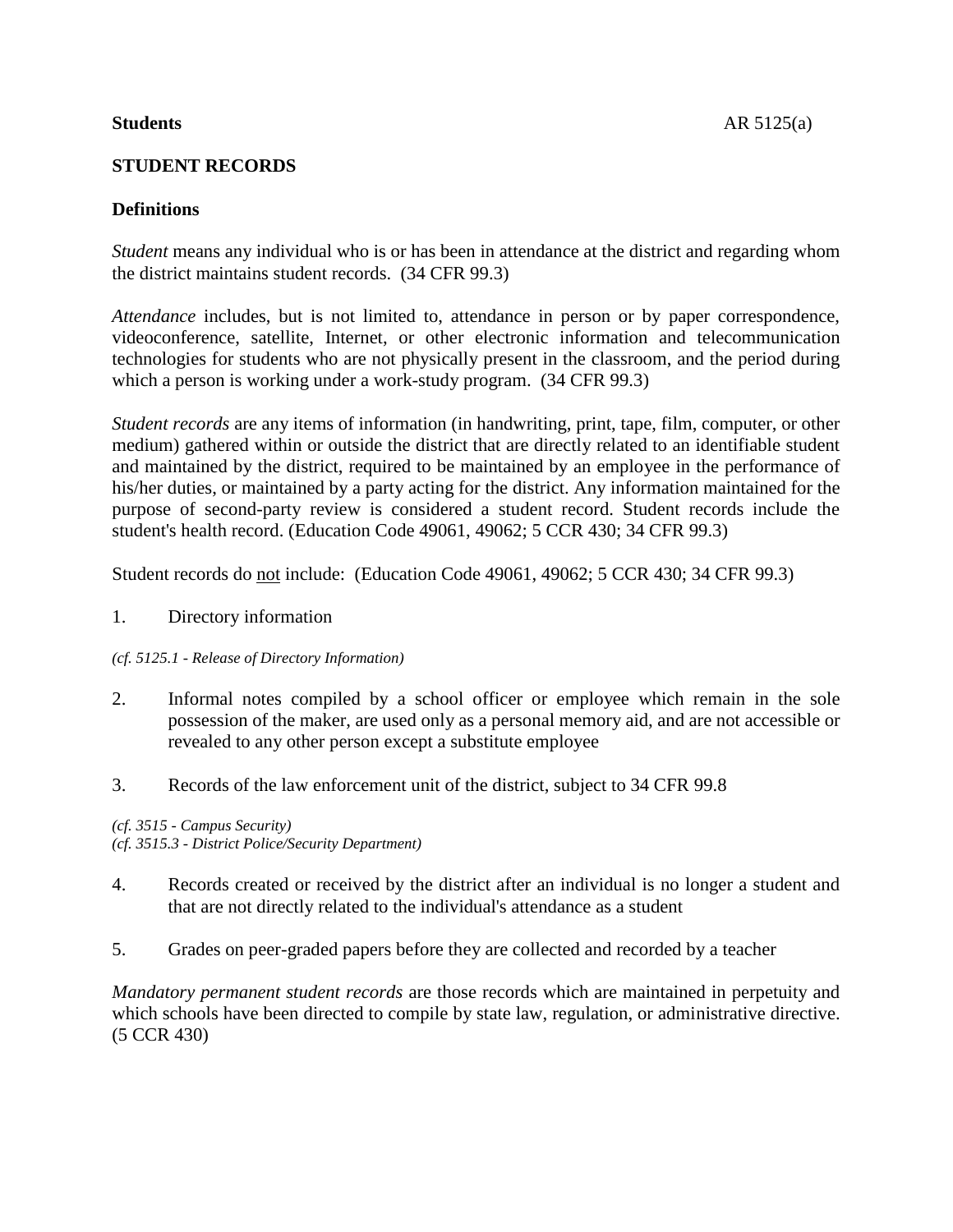*Mandatory interim student records* are those records, which the schools are directed to compile and maintain for specified periods of time and are then destroyed in accordance with state law, regulation, or administrative directive. (5 CCR 430)

*Permitted student records* are those records having clear importance only to the current educational process of the student. (5 CCR 430)

*Disclosure* means to permit access to, or the release, transfer, or other communication of, personally identifiable information contained in student records to any party, except the party that provided or created the record, by any means including oral, written, or electronic. (34 CFR 99.3)

*Access* means a personal inspection and review of a record or an accurate copy of a record, or receipt of an accurate copy of a record or an oral description or communication of a record, and a request to release a copy of any record. (Education Code 49061)

*Personally identifiable information* includes, but is not limited to: (34 CFR 99.3)

- 1. The student's name
- 2. The name of the student's parent/guardian or other family members
- 3. The address of the student or student's family
- 4. A personal identifier, such as the student's social security number, student number, or biometric record (e.g., fingerprints, retina and iris patterns, voiceprints, DNA sequence, facial characteristics, and handwriting)
- 5. Other indirect identifiers, such as the student's date of birth, place of birth, and mother's maiden name
- 6. Other information that, alone or in combination, is linked or linkable to a specific student that would allow a reasonable person in the school community, who does not have personal knowledge of the relevant circumstances, to identify the student with reasonable certainty
- 7. Information requested by a person who the district reasonably believes knows the identity of the student to whom the student record relates

*Adult student* is a person who is or was enrolled in school and who is at least 18 years of age. (5 CCR 430)

*Parent/guardian* means a natural parent, an adopted parent, legal guardian, surrogate parent, or foster parent. (Education Code 49061, 56050, 56055)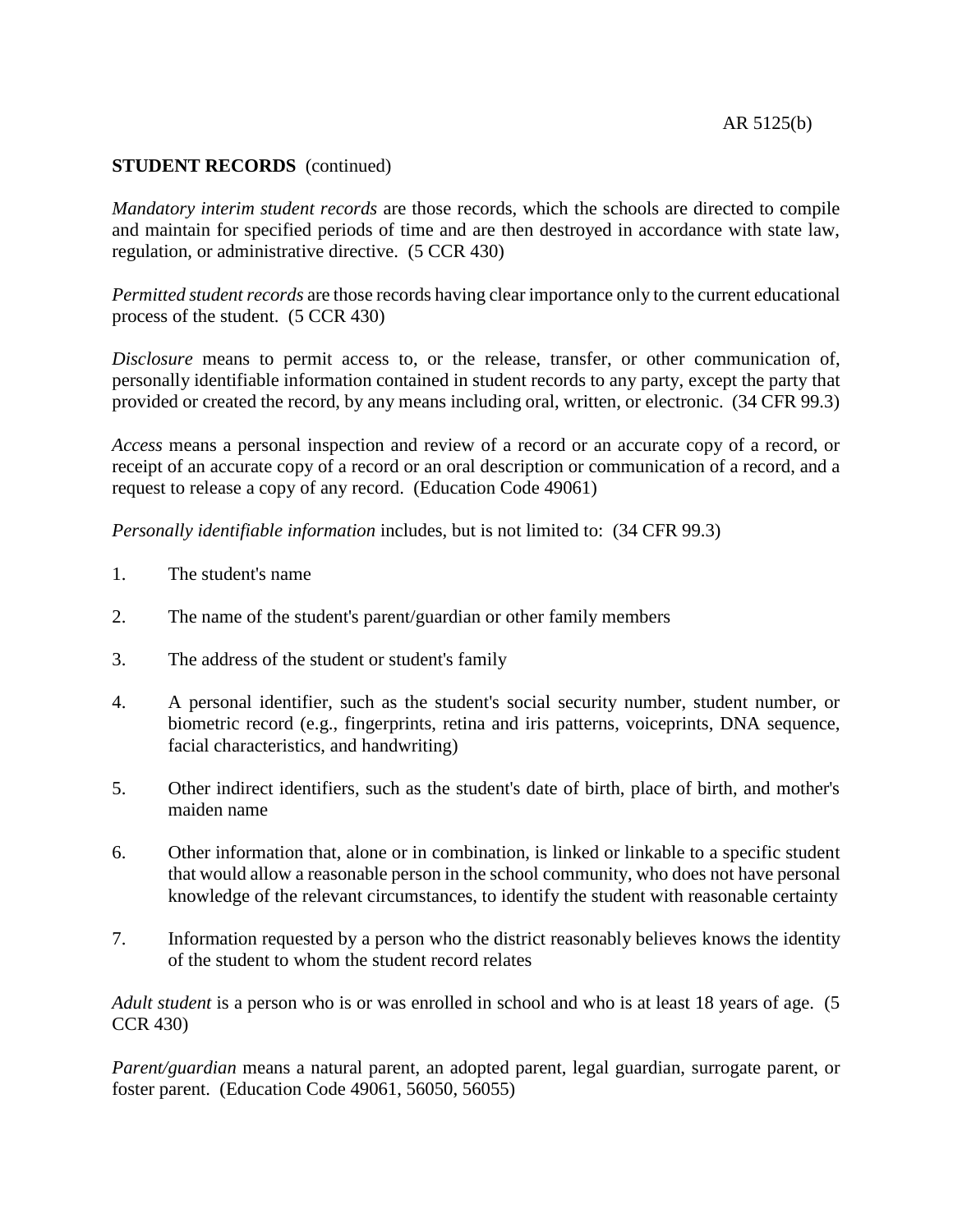*Legitimate educational interest* is an interest held by any school official, employee, contractor, or consultant whose duties, responsibilities, or contractual obligations to the district, whether routine or as a result of special circumstances, require him/her to have access to student records.

*School officials and employees* are officials or employees whose duties and responsibilities to the district, whether routine or as a result of special circumstances, require that they have access to student records.

*Contractor or consultant* is anyone with a formal written agreement or contract with the district regarding the provision of services or functions outsourced to him/her by the district. Contractor or consultant shall not include a volunteer or other party. (Education Code 49076)

*Custodian of records* is the employee responsible for the security of student records maintained by the district and for devising procedures for assuring that access to such records is limited to authorized persons. (5 CCR 433)

*County placing agency* means the county social service department or county probation department. (Education Code 49061)

## **Persons Granted Absolute Access**

In accordance with law, absolute access to any student records shall be granted to:

- 1. Parents/guardians of students younger than age 18 years, including the parent who is not the student's custodial parent (Education Code 49069; Family Code 3025)
- 2. An adult student, or a student under the age of 18 years who attends a postsecondary institution, in which case the student alone shall exercise rights related to his/her student records and grant consent for the release of records (34 CFR 99.3, 99.5)
- 3. Parents/guardians of an adult student with disabilities who is age 18 years or older and has been declared incompetent under state law (Education Code 56041.5)
- *(cf. 6159 - Individualized Education Program)*

## **Access for Limited Purpose/Legitimate Educational Interest**

The following persons or agencies shall have access to those particular records that are relevant to their legitimate educational interest or other legally authorized purpose:

1. Parents/guardians of a student age 18 or older who is a dependent child as defined under 26 USC 152 (Education Code 49076; 34 CFR 99.31)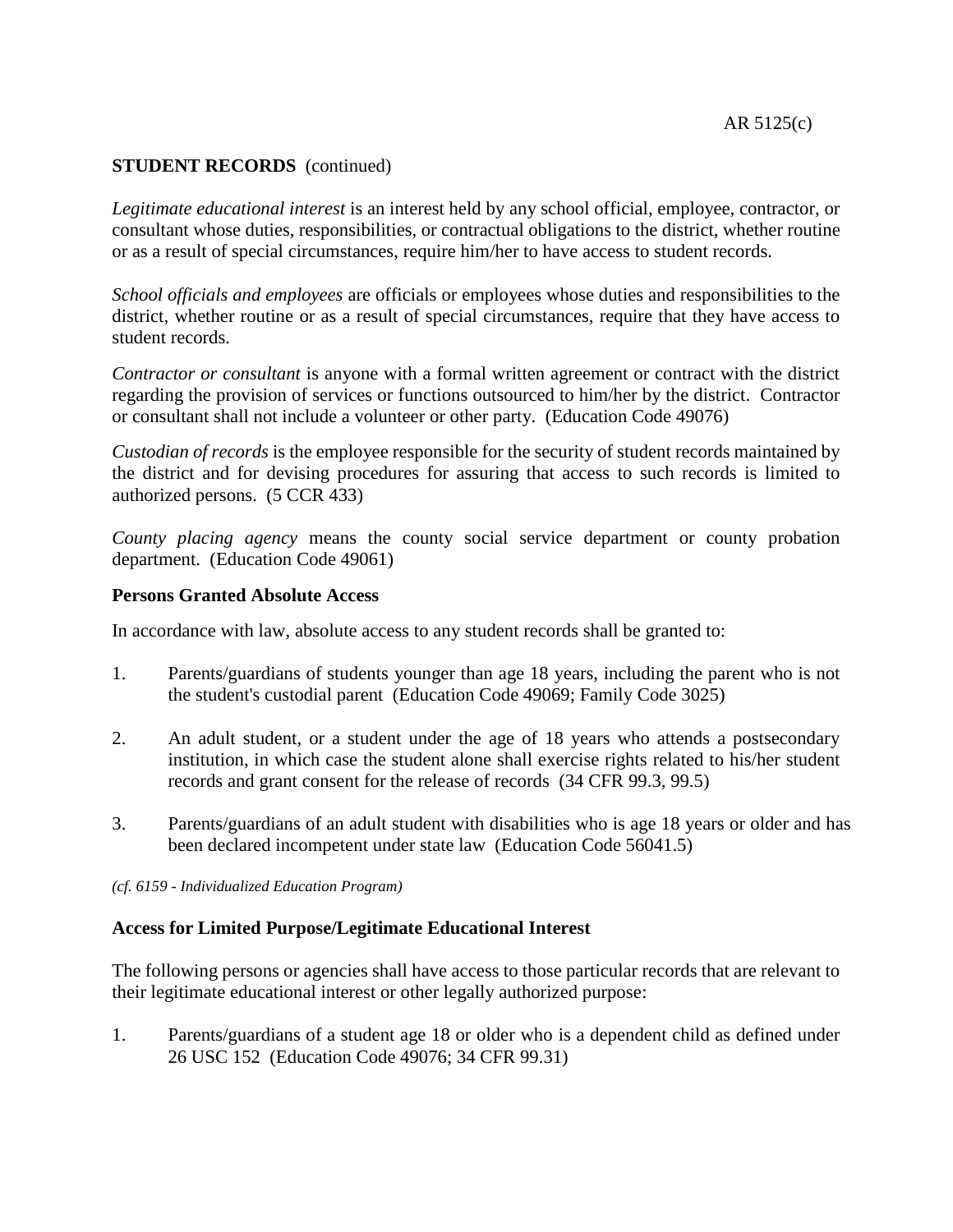- 2. Students who are age 16 or older or who have completed the 10th grade (Education Code 49076; 34 CFR 99.31)
- 3. School officials and employees, consistent with the definition provided in the section "Definitions" above (Education Code 49076; 34 CFR 99.31)
- 4. Members of a school attendance review board (SARB) who are authorized representatives of the district and any volunteer aide age 18 or older who has been investigated, selected, and trained by the SARB to provide follow-up services to a referred student (Education Code 49076)

#### *(cf. 5113.1 - Chronic Absence and Truancy) (cf. 5113.12 – District School Attendance Review Board)*

- 5. Officials and employees of other public schools, school systems, or postsecondary institutions where the student intends or is directed to enroll, including local, county, or state correctional facilities where educational programs leading to high school graduation are provided, or where the student is already enrolled, as long as the disclosure is for purposes related to the student's enrollment or transfer (Education Code 49076; 34 CFR 99.31)
- 6. The Student Aid Commission, to provide the grade point average (GPA) of all district students in grade 12 and, when requested, verification of high school graduation or its equivalent of all students who graduated in the prior academic year, for use in the Cal Grant postsecondary financial aid program. However, such information shall not be submitted when students opt out or are permitted by the rules of the Student Aid Commission to provide test scores in lieu of the GPA. (Education Code 69432.9, 69432.92)

No later than October 15 each year, the Superintendent or designee shall notify each student in grade 12, and his/her parents/guardians if the student is under age 18 years, that the student's GPA will be forwarded to the Student Aid Commission unless he/she opts out within a period of time specified in the notice, which shall not be less than 30 days. (Education Code 69432.9)

Students' social security numbers shall not be included in the submitted information unless the Student Aid Commission deems it necessary to complete the financial aid application and the Superintendent or designee obtains permission from the student's parent/guardian, or from the adult student, to submit the social security number. (Education Code 69432.9)

7. Federal, state, and local officials, as needed for an audit, evaluation, or compliance activity related to a state or federally funded education program and in accordance with a written agreement developed pursuant to 34 CFR 99.35 (Education Code 49076; 34 CFR 99.3, 99.31, 99.35)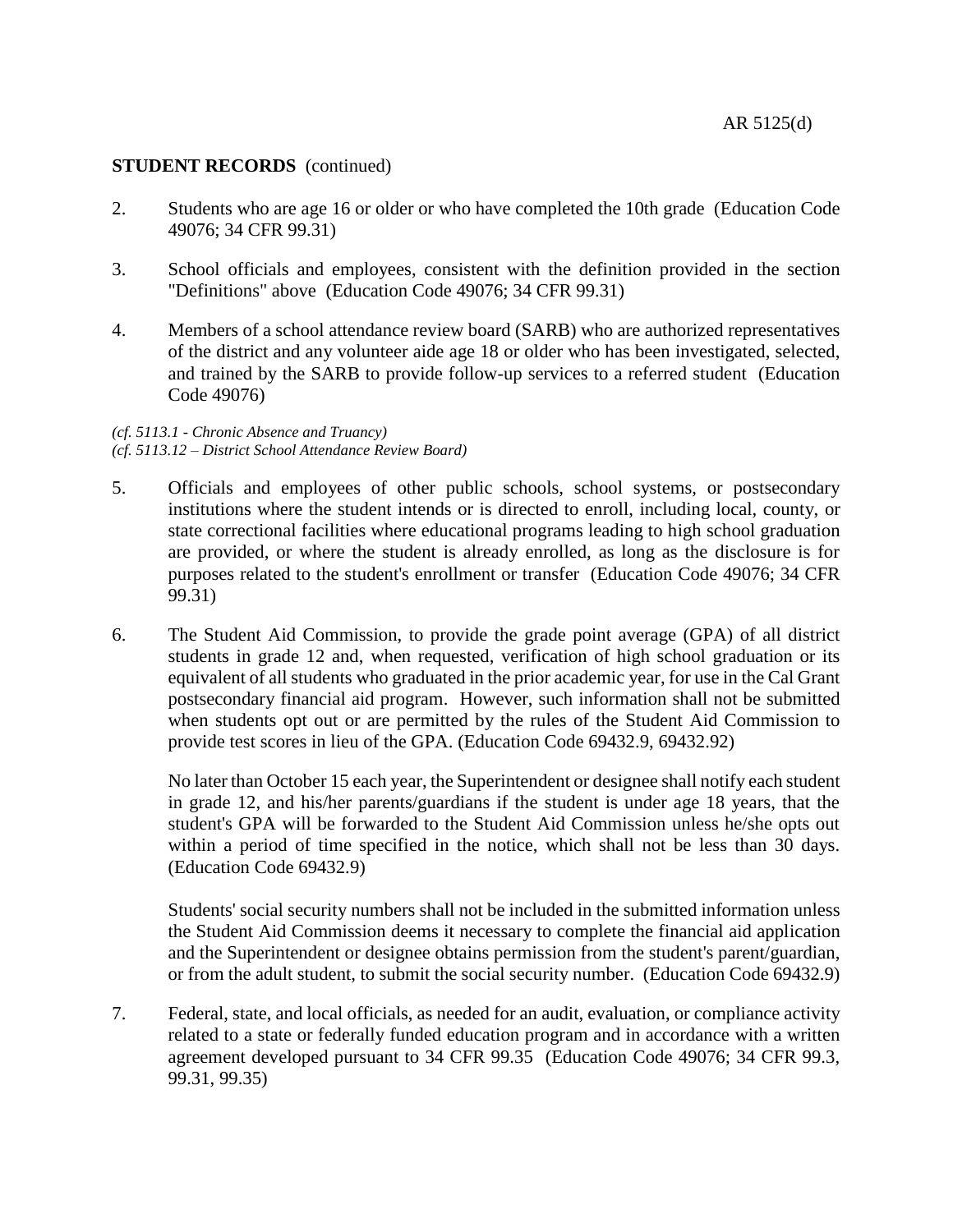- 8. Any county placing agency acting as an authorized representative of a state or local educational agency which is required to audit or evaluate a state or federally supported education program pursuant to item #7 above (Education Code 49076)
- 9. Any person, agency, or organization authorized in compliance with a court order or lawfully issued subpoena (Education Code 49077; 5 CCR 435; 34 CFR 99.31)

Unless otherwise instructed by the court, the Superintendent or designee shall, prior to disclosing a record pursuant to a court order or subpoena, give the parent/guardian or adult student at least three days' notice of the name of the requesting agency and the specific record requested, if lawfully possible within the requirements of the judicial order. (Education Code 49077; 5 CCR 435; 34 CFR 99.31)

- 10. Any district attorney who is participating in, or conducting a truancy mediation program or participating in the presentation of evidence in a truancy petition (Education Code 49076)
- 11. A district attorney's office for consideration against a parent/guardian for failure to comply with compulsory education laws (Education Code 49076)
- 12. Any probation officer, district attorney, or counsel of record for a minor student for the purposes of conducting a criminal investigation or an investigation in regards to declaring the minor student a ward of the court or involving a violation of a condition of probation, subject to evidentiary rules specified in Welfare and Institutions Code 701 (Education Code 49076)

When disclosing records for these purposes, the Superintendent or designee shall obtain written certification from the recipient of the records that the information will not be disclosed to another party without prior written consent of the student's parent/guardian or the holder of the student's educational rights, unless specifically authorized by state or federal law. (Education Code 49076)

13. Any judge or probation officer for the purpose of conducting a truancy mediation program for a student or for the purpose of presenting evidence in a truancy petition pursuant to Welfare and Institutions Code 681 (Education Code 49076)

In such cases, the judge or probation officer shall certify in writing to the Superintendent or designee that the information will be used only for truancy purposes. Upon releasing student information to a judge or probation officer, the Superintendent or designee shall inform, or provide written notification to, the student's parent/guardian within 24 hours. (Education Code 49076)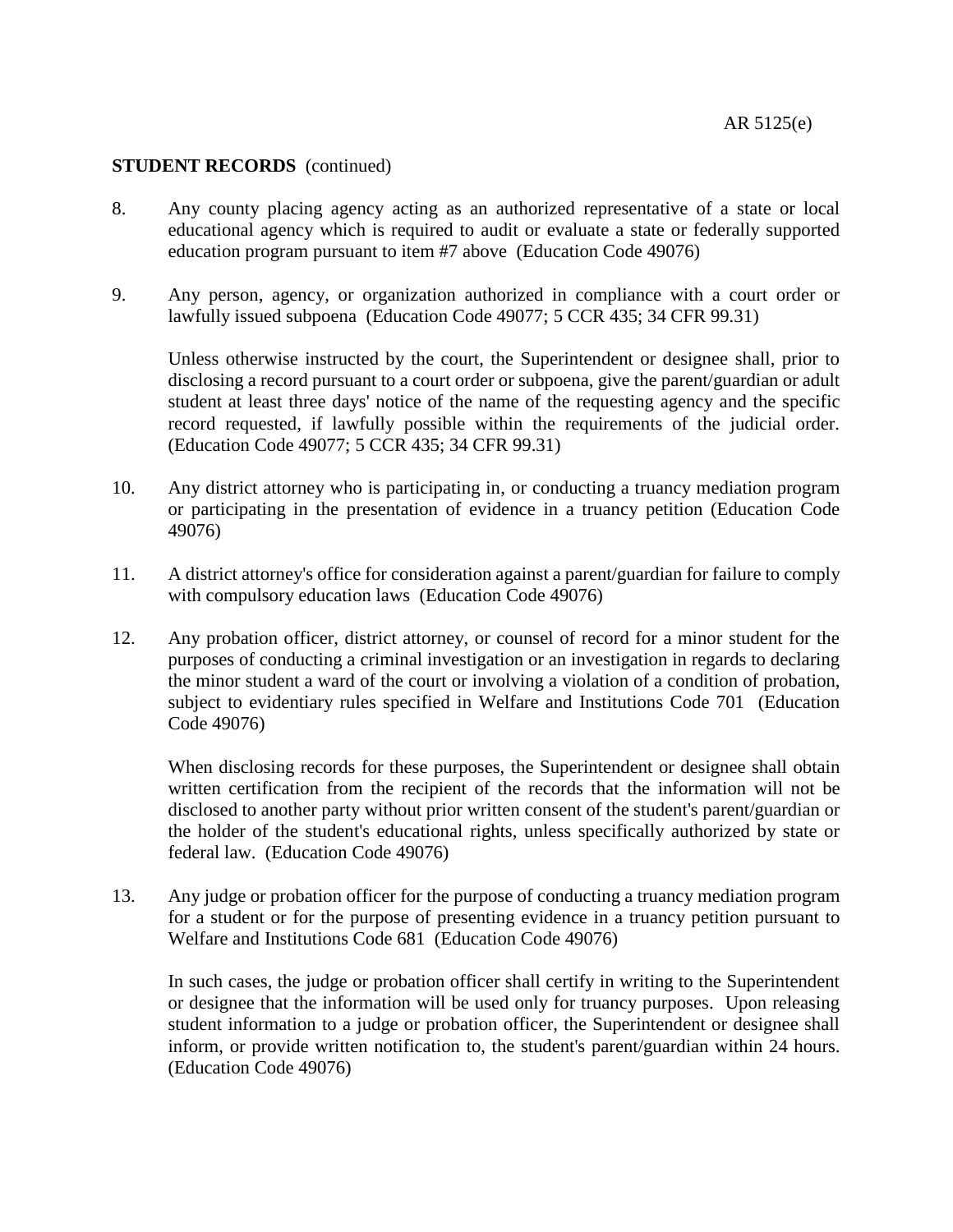14. Any foster family agency with jurisdiction over currently enrolled or former students; short-term residential treatment program staff responsible for the education or case management of a student; or a caregiver who has direct responsibility for the care of a student, including a certified or licensed foster parent, an approved relative or nonrelated extended family member, or a resource family, as defined (Education Code 49076)

Such individuals shall have access to the student's current or most recent records of grades, transcripts, attendance, discipline, online communication on platforms established by schools for students and parents/guardians, and any individualized education program or Section 504 plan developed and maintained by the district (Education Code 49069.3)

*(cf. 6164.6 – Identification and Education Under Section 504) (cf. 6173.1 - Education for Foster Youth)*

- 15. A student age 14 years or older who is both a homeless student and an unaccompanied minor as defined in 42 USC 11434a (Education Code 49076)
- *(cf. 6173 - Education for Homeless Children)*
- 16. An individual who completes items #1-4 of the caregiver's authorization affidavit pursuant to Family Code 6552 and signs the affidavit for the purpose of enrolling a minor in school (Education Code 49076)
- 17. A caseworker or other representative of a state or local child welfare agency or tribal organization that has legal responsibility for the care and protection of a student, provided that the information is directly related to providing assistance to address the student's educational needs (Education Code 49076; 20 USC 1232(g))
- 18. Appropriate law enforcement authorities, in circumstances where Education Code 48902 requires that the district provide special education and disciplinary records of a student with disabilities who is suspended or expelled for committing an act violating Penal Code 245 (Education Code 48902, 49076)

When disclosing such records, the Superintendent or designee shall obtain written certification by the recipient of the records as described in item #12 above. (Education Code 49076)

19. Designated peace officers or law enforcement agencies in cases where the district is authorized by law to assist law enforcement in investigations of suspected criminal conduct or kidnapping and a written parental consent, lawfully issued subpoena, or court order is submitted to the district, or information is provided to it indicating that an emergency exists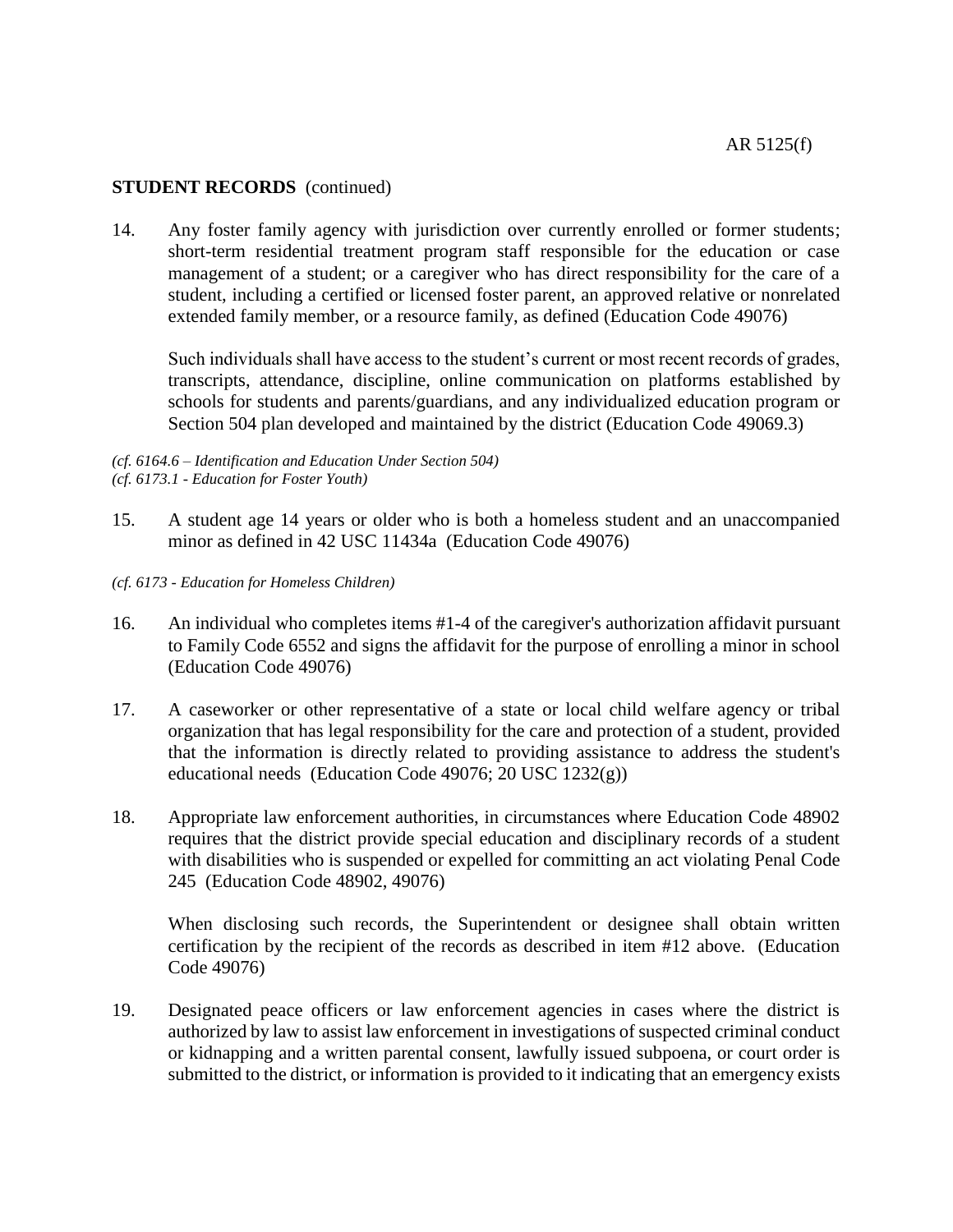in which the student's information is necessary to protect the health or safety of the student or other individuals (Education Code 49076.5; 34 CFR 99.1-99.67)

In such cases, the Superintendent or designee shall provide information about the identity and location of the student as it relates to the transfer of that student's records to another public school district or California private school. (Education Code 49076.5)

When disclosing records for the above purposes, the Superintendent or designee shall obtain the necessary documentation to verify that the person, agency, or organization is a person, agency, or organization that is permitted to receive such records.

Any person, agency, or organization granted access is prohibited from releasing information to another person, agency, or organization without written permission from the parent/guardian or adult student unless specifically allowed by state law or the federal Family Educational Rights and Privacy Act. (Education Code 49076)

In addition, the parent/guardian or adult student may provide written consent for access to be granted to persons, agencies, or organizations not afforded access rights by law. The written consent shall specify the records to be released and the party or parties to whom they may be released. (Education Code 49075)

Only a parent/guardian having legal custody of the student may consent to the release of records to others. Either parent/guardian may grant consent if both parents/guardians notify the district, in writing, that such an agreement has been made. (Education Code 49061)

#### *(cf. 5021 - Noncustodial Parents)*

## **Discretionary Access**

At his/her discretion, the Superintendent or designee may release information from a student's records to the following:

1. Appropriate persons, including parents/guardians of a student, in an emergency if the health and safety of the student or other persons are at stake (Education Code 49076; 34 CFR 99.31, 99.32, 99.36)

When releasing information to any such appropriate person, the Superintendent or designee shall record information about the threat to the health or safety of the student or any other person that formed the basis for the disclosure and the person(s) to whom the disclosure was made. (Education Code 49076; 34 CFR 99.32)

Unless it would further endanger the health or safety of the student or other persons, the Superintendent or designee shall inform the parent/guardian or adult student within one week of the disclosure that the disclosure was made, of the articulable and significant threat to the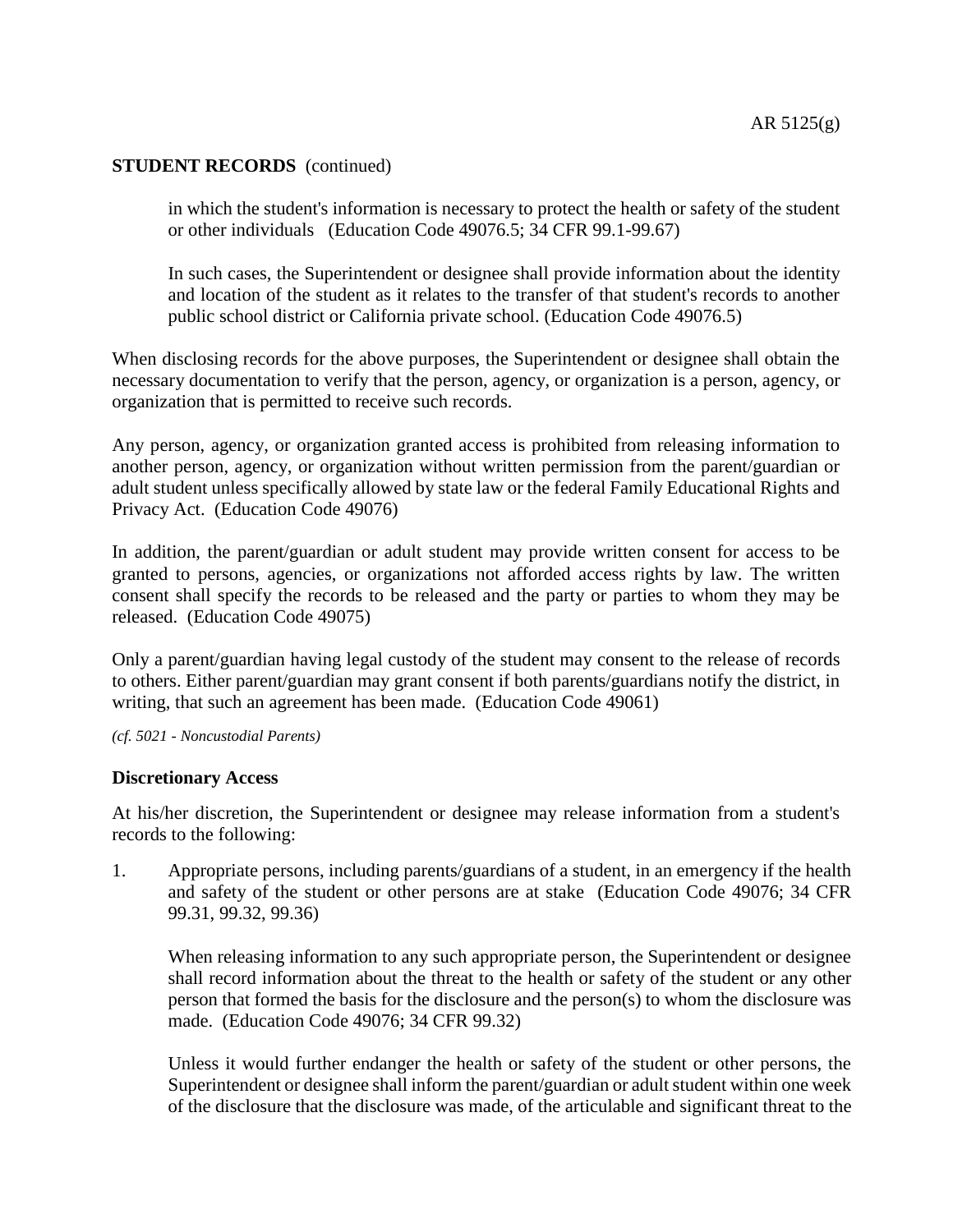health or safety of the student or other individuals that formed the basis for the disclosure, and of the parties to whom the disclosure was made.

- 2. Accrediting associations (Education Code 49076; 34 CFR 99.31)
- 3. Under the conditions specified in Education Code 49076 and 34 CFR 99.31, organizations conducting studies on behalf of educational institutions or agencies for the purpose of developing, validating, or administering predictive tests, administering student aid programs, or improving instruction, provided that: (Education Code 49076; 34 CFR 99.31)
	- a. The study is conducted in a manner that does not permit personal identification of parents/guardians and students by individuals other than representatives of the organization who have legitimate interests in the information.
	- b. The information is destroyed when no longer needed for the purposes for which the study is conducted.
	- c. The district enters into a written agreement with the organization that complies with 34 CFR 99.31.
- 4. Officials and employees of private schools or school systems where the student is enrolled or intends to enroll, subject to the rights of parents/guardians as provided in Education Code 49068 and in compliance with 34 CFR 99.34 (Education Code 49076; 34 CFR 99.31, 99.34)
- 5. Local health departments operating countywide or regional immunization information and reminder systems and the California Department of Public Health, unless the parent/guardian has requested that no disclosures of this type be made (Health and Safety Code 120440)
- 6. Contractors and consultants having a legitimate educational interest based on services or functions which have been outsourced to them through a formal written agreement or contract by the district, excluding volunteers or other parties (Education Code 49076)

#### *(cf. 3600 - Consultants)*

7. Agencies or organizations in connection with the student's application for or receipt of financial aid, provided that information permitting the personal identification of a student or his/her parents/guardians for these purposes is disclosed only as may be necessary to determine the eligibility of the student for financial aid, determine the amount of financial aid, determine the conditions which will be imposed regarding the financial aid, or enforce the terms or conditions of the financial aid (Education Code 49076; 34 CFR 99.31, 99.36)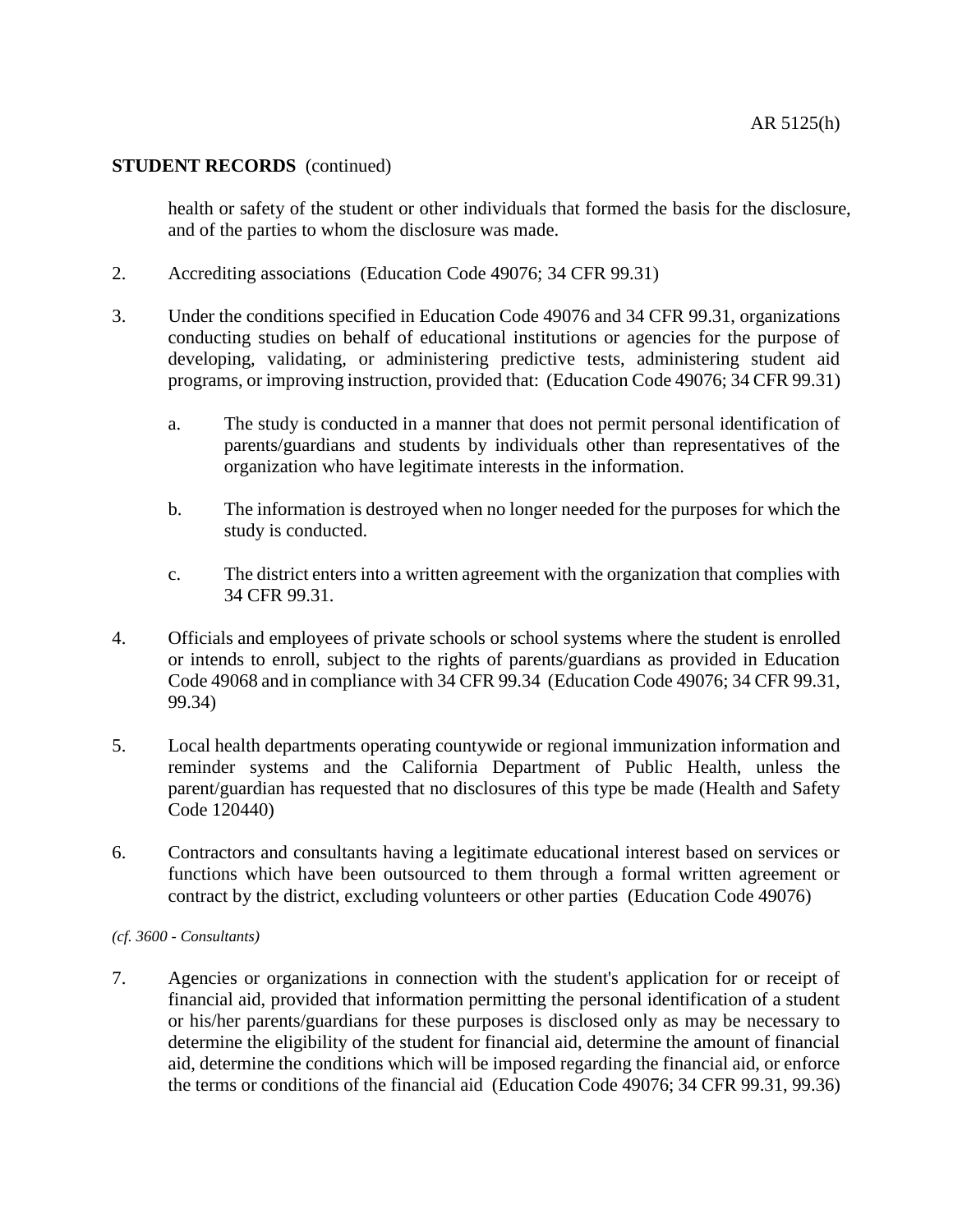8. County elections officials for the purpose of identifying students eligible to register to vote or offering such students an opportunity to register, subject to the provisions of 34 CFR 99.37 and under the condition that any information provided on this basis shall not be used for any other purpose or transferred to any other person or agency (Education Code 49076; 34 CFR 99.31, 99.37)

## *(cf. 1400 - Relations Between Other Governmental Agencies and the Schools)*

When disclosing records for the above purposes, the Superintendent or designee shall obtain the necessary documentation to verify that the person, agency, or organization is a person, agency, or organization that is permitted to receive such records.

# **De-identification of Records**

When authorized by law for any program audit, educational research, or other purposes, the Superintendent or designee may release information from a student record without prior consent of the parent/guardian or adult student after the removal of all personally identifiable information. Prior to releasing such information, the Superintendent or designee shall make a reasonable determination that the student's identity is not personally identifiable, whether through single or multiple releases and taking into account other reasonably available information. (Education Code 49074, 49076; 34 CFR 99.31)

## **Process for Providing Access to Records**

Student records shall be maintained in a central file at the school attended by the student or, when records are maintained in different locations, a notation shall be placed in the central file indicating where other records may be found. Parents/guardians shall be notified of the location of student records if not centrally located. (Education Code 49069; 5 CCR 433)

The custodian of records shall be responsible for the security of student records and shall ensure that access is limited to authorized persons. (5 CCR 433)

The custodian of records shall develop reasonable methods, including physical, technological, and administrative controls, to ensure that school officials and employees obtain access to only those student records in which they have legitimate educational interests. (34 CFR 99.31)

To inspect, review, or obtain copies of student records, authorized persons shall submit a request to the custodian of records. Prior to granting the request, the custodian of records shall authenticate the individual's identity. For any individual granted access based on a legitimate educational interest, the request shall specify the interest involved.

When prior written consent from a parent/guardian is required by law, the parent/guardian shall provide a written, signed, and dated consent before the district discloses the student record. Such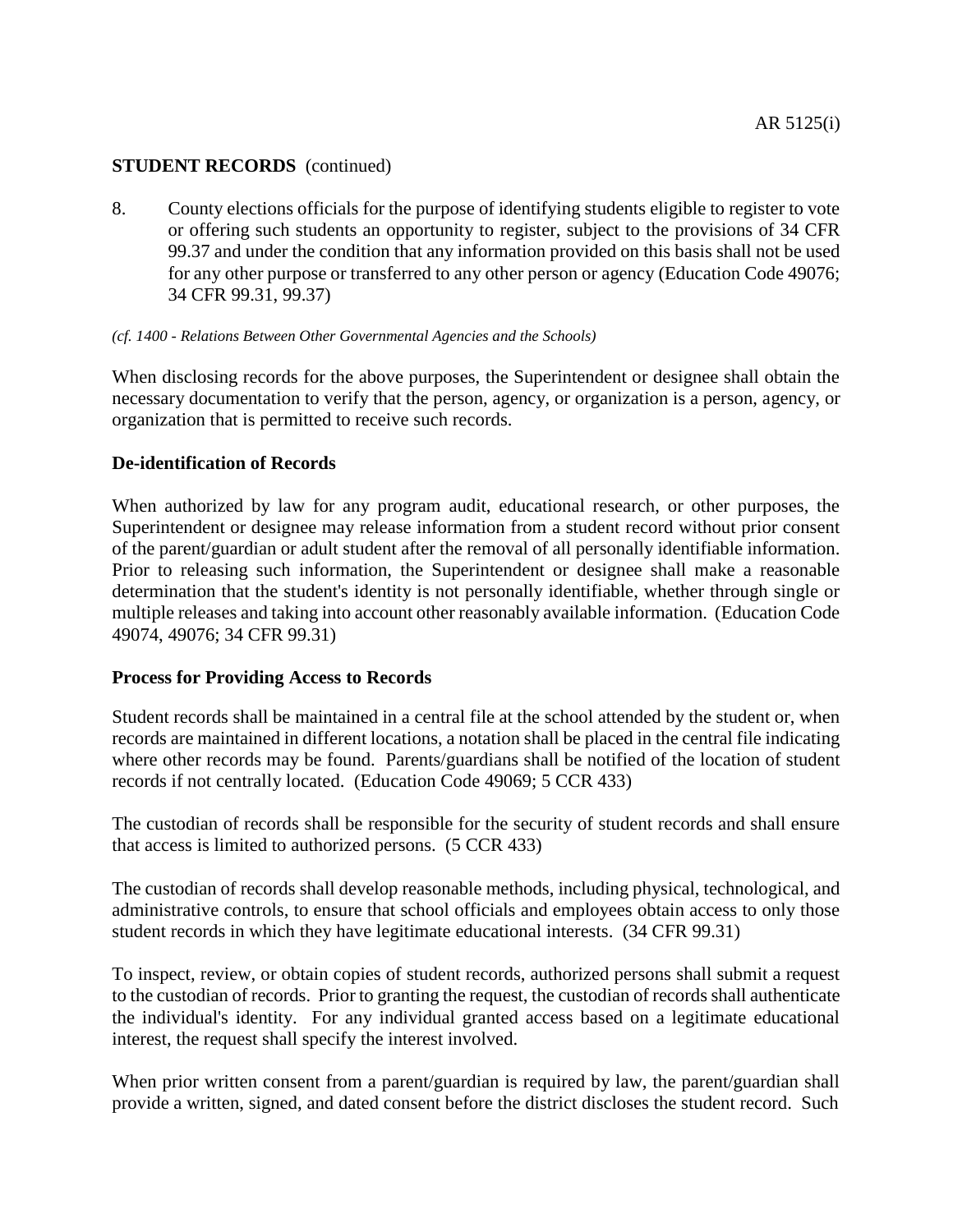consent may be given through electronic means in those cases where it can be authenticated. The district's consent form shall specify the records that may be disclosed, state the purpose of the disclosure, and identify the party or class of parties to whom the disclosure may be made. Upon request by the parent/guardian, the district shall provide him/her a copy of the records disclosed. (34 CFR 99.30)

If the parent/guardian refuses to provide written consent for the release of student information, the Superintendent or designee shall not release the information, unless it is otherwise subject to release based on a court order or a lawful subpoena.

Within five business days following the date of request, a parent/guardian or other authorized person shall be granted access to inspect, review, and obtain copies of student records during regular school hours. (Education Code 49069)

Qualified certificated personnel shall be available to interpret records when requested. (Education Code 49069)

The custodian of records or the Superintendent or designee shall prevent the alteration, damage, or loss of records during inspection. (5 CCR 435)

## **Access Log**

A log shall be maintained for each student's record, which lists all persons, agencies, or organizations requesting or receiving information from the records and the legitimate educational interest of the requester. (Education Code 49064)

In every instance of inspection by persons who do not have assigned educational responsibility, the custodian of records shall make an entry in the log indicating the record inspected, the name of the person granted access, the reason access was granted, and the time and circumstances of inspection. (5 CCR 435)

The log may include record of access by: (Education Code 49064)

- 1. Parents/guardians or adult students
- 2. Students who are 16 years of age or older or who have completed the 10th grade
- 3. Parties obtaining district-approved directory information
- 4. Parties who provide written parental consent, in which case the consent notice shall be filed with the record pursuant to Education Code 49075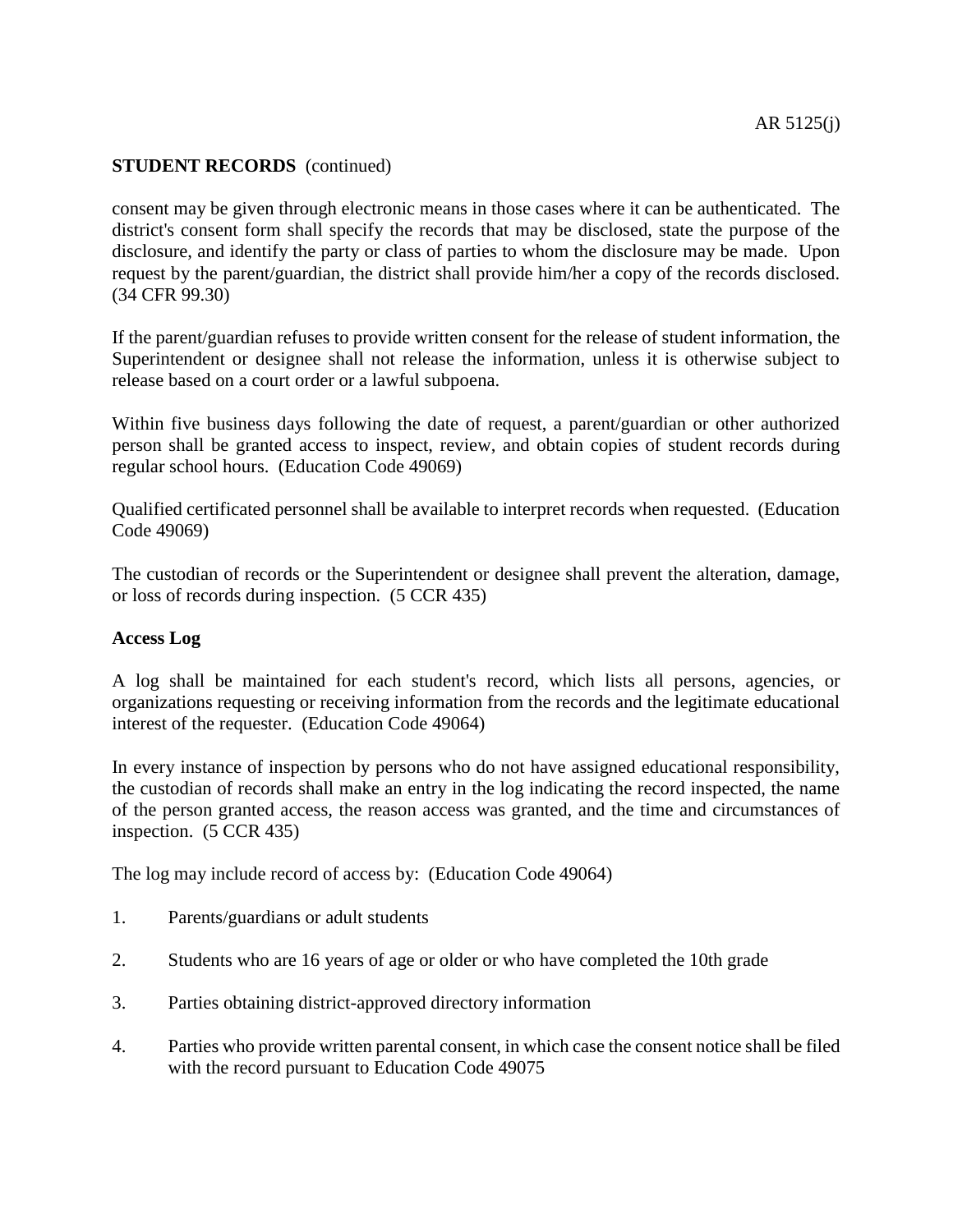- 5. School officials and employees who have a legitimate educational interest
- 6. Law enforcement personnel seeking to enforce immigration laws

The log shall be accessible only to the parent/guardian, adult student, dependent adult student, student who is age 16 years or older or who has completed the 10th grade, custodian of records, and certain state or federal officials. (Education Code 49064; 5 CCR 432)

## **Duplication of Student Records**

To provide copies of any student record, the district shall charge a reasonable fee not to exceed the actual cost of providing the copies. No charge shall be made for providing up to two transcripts or up to two verifications of various records for any former student. No charge shall be made to locate or retrieve any student record. (Education Code 49065)

*(cf. 3260 - Fees and Charges)*

## **Changes to Student Records**

Only a parent/guardian having legal custody of a student or an adult student may challenge the content of a record or offer a written response to a record. (Education Code 49061)

## *(cf. 5125.3 - Challenging Student Records)*

No additions except routine updating shall be made to a student's record after high school graduation or permanent departure without prior consent of the parent/guardian or adult student. (5 CCR 437)

A student's legal name or gender as entered on the mandatory student record required pursuant to 5 CCR 432 shall only be changed with proper documentation. However, at the written request of a student or, if appropriate, his/her parents/guardians, the district shall use the student's preferred name and pronouns consistent with his/her gender identity on all other district-related documents.

#### *(cf. 5145.3 - Nondiscrimination/Harassment)*

# **Retention and Destruction of Student Records**

All anecdotal information and assessment reports maintained as student records shall be dated and signed by the individual who originated the data. (5 CCR 431)

The following mandatory permanent student records shall be kept indefinitely: (5 CCR 432, 437)

1. Legal name of student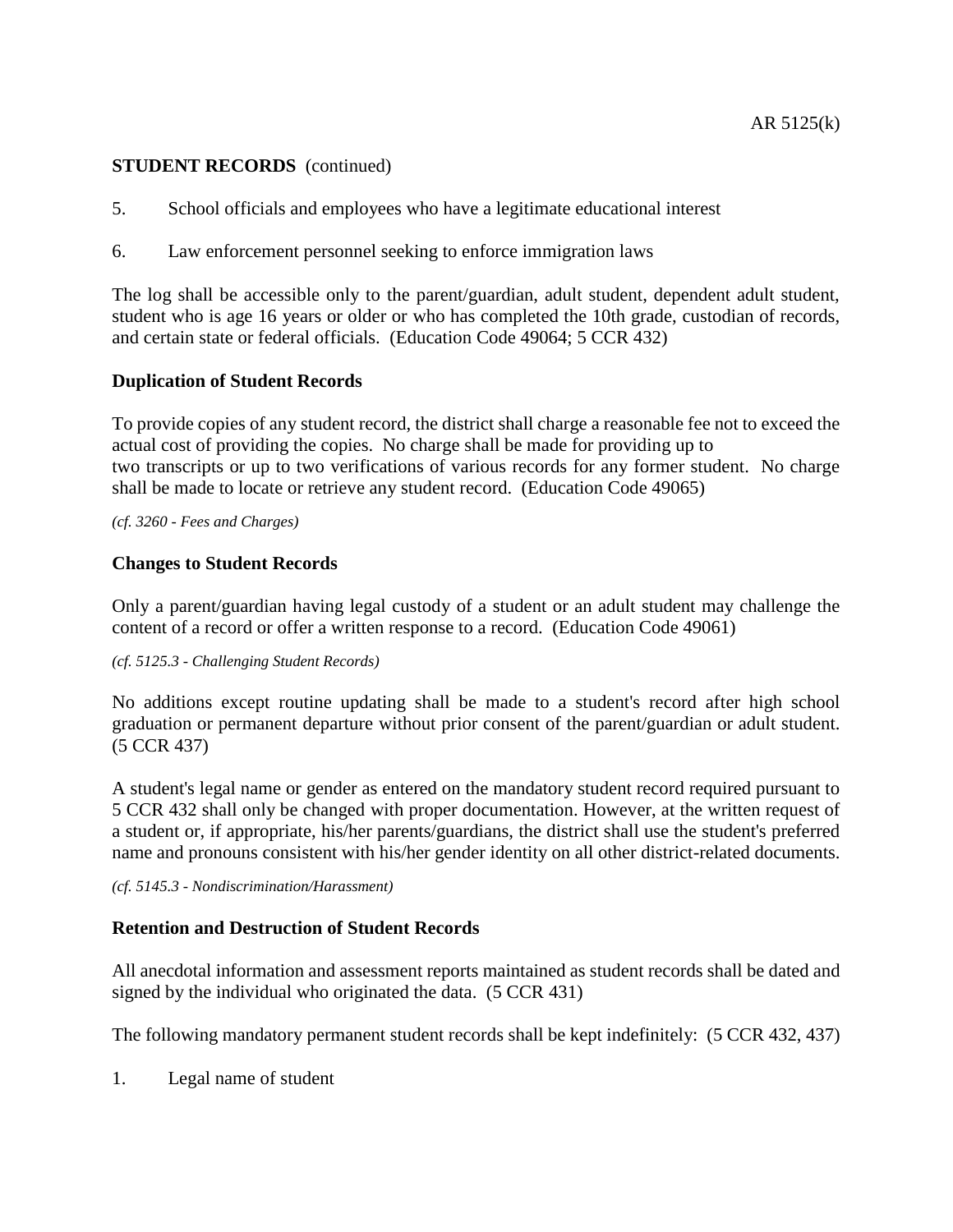2. Date and place of birth and method of verifying birth date

## *(cf. 5111 - Admission)*

- 3. Sex of student
- 4. Name and address of parent/guardian of minor student
	- a. Address of minor student if different from the above
	- b. Annual verification of parent/guardian's name and address and student's residence

## *(cf. 5111.1 - District Residency)*

*(cf. 5111.12 - Residency Based on Parent/Guardian Employment)*

- 5. Entrance and departure dates of each school year and for any summer session or other extra session
- 6. Subjects taken during each year, half-year, summer session, or quarter, and marks or credits given
- *(cf. 5121 - Grades/Evaluation of Student Achievement)*
- 7. Verification of or exemption from required immunizations

*(cf. 5141.31 - Immunizations)*

8. Date of high school graduation or equivalent

Mandatory interim student records, unless forwarded to another district, shall be maintained subject to destruction during the third school year after the school year in which they originated, following a determination that their usefulness has ceased or the student has left the district. These records include: (Education Code 48918, 51747; 5 CCR 432, 437, 16027)

1. Expulsion orders and the causes therefor

*(cf. 5144.1 - Suspension and Expulsion/Due Process) (cf. 5144.2 - Suspension and Expulsion/Due Process (Students with Disabilities))*

- 2. A log identifying persons or agencies who request or receive information from the student record
- 3. Health information, including verification or waiver of the health screening for school entry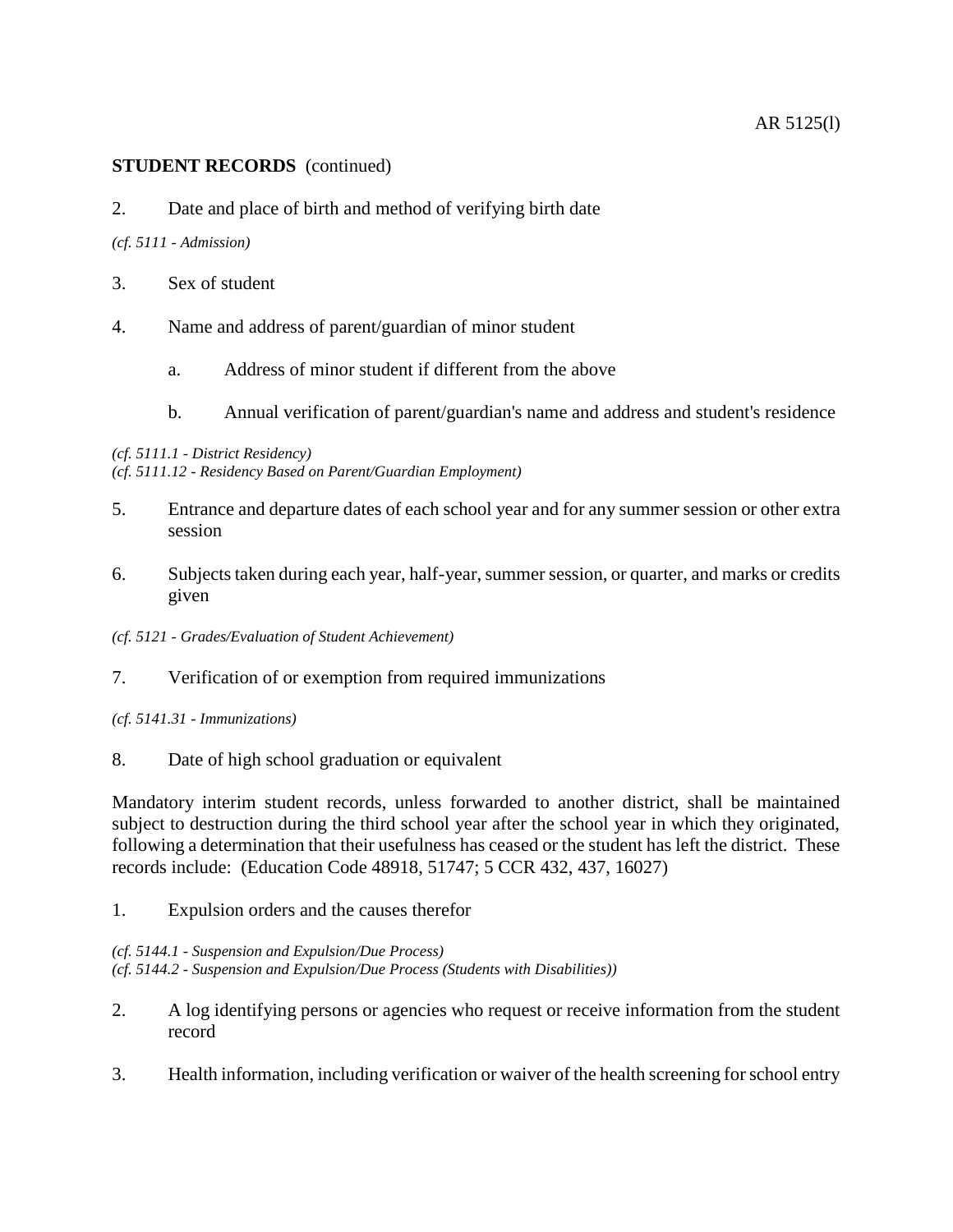#### *(cf. 5141.32 - Health Screening for School Entry)*

4. Information on participation in special education programs, including required tests, case studies, authorizations, and evidence of eligibility for admission or discharge

*(cf. 6159 - Individualized Education Program) (cf. 6164.4 - Identification and Evaluation of Individuals for Special Education)*

5. Language training records

*(cf. 6174 - Education for English Language Learners)*

- 6. Progress slips/notices required by Education Code 49066 and 49067
- 7. Parental restrictions/stipulations regarding access to directory information
- 8. Parent/guardian or adult student rejoinders to challenged records and to disciplinary action
- 9. Parent/guardian authorization or denial of student participation in specific programs
- 10. Results of standardized tests administered within the past three years

*(cf. 6162.51 - State Academic Achievement Tests) (cf. 6162.52 - High School Exit Examination)*

11. Written findings resulting from an evaluation conducted after a specified number of missed assignments to determine whether it is in a student's best interest to remain in independent study

*(cf. 6158 - Independent Study)*

Permitted student records may be destroyed six months after the student completes or withdraws from the educational program, including: (5 CCR 432, 437)

- 1. Objective counselor and/or teacher ratings
- 2. Standardized test results older than three years
- 3. Routine disciplinary data

*(cf. 5144 - Discipline)*

- 4. Verified reports of relevant behavioral patterns
- 5. All disciplinary notices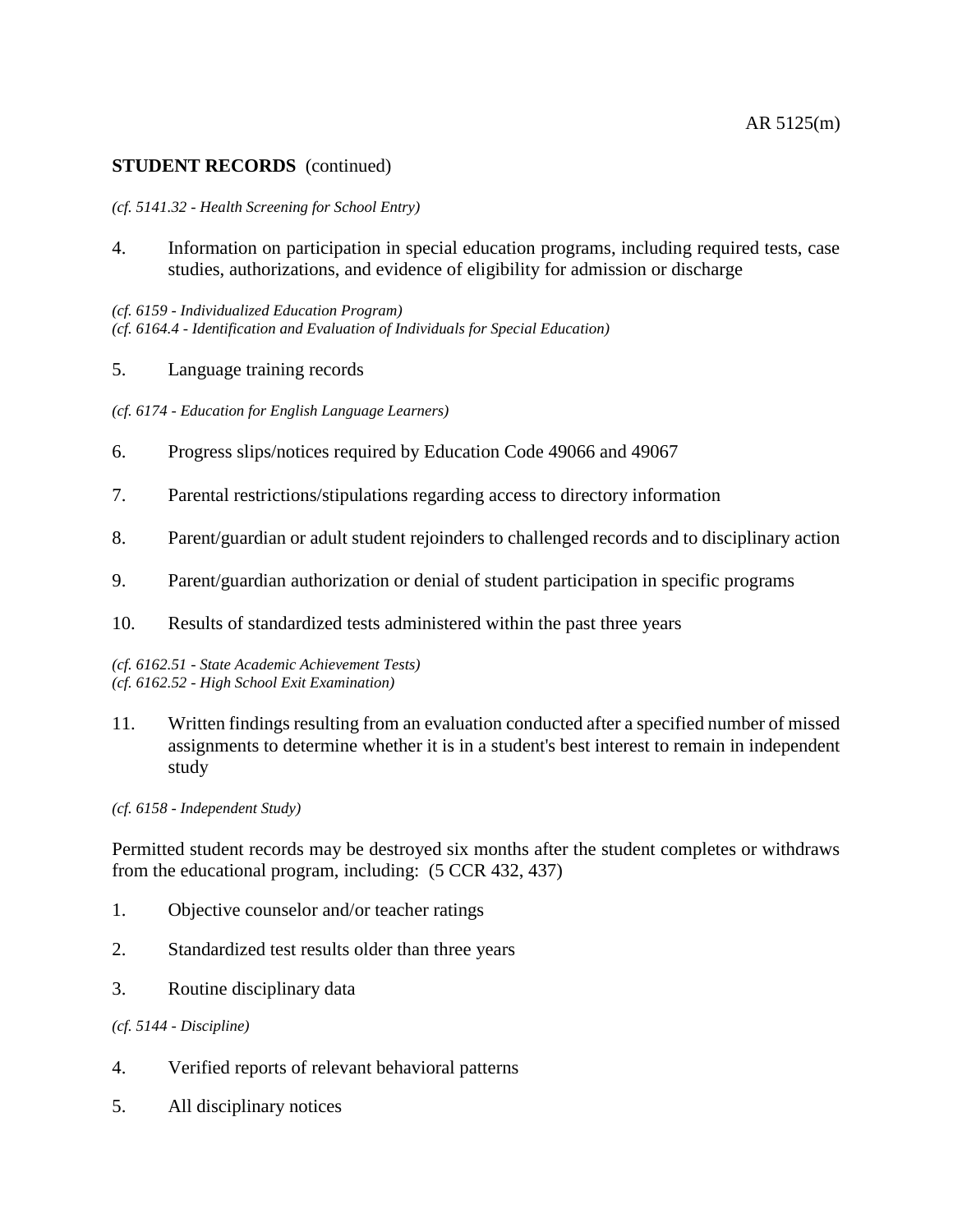6. Supplementary attendance records

Records shall be destroyed in a way that assures they will not be available to possible public inspection in the process of destruction. (5 CCR 437)

## **Transfer of Student Records**

When a student transfers into this district from any other school district or a private school, the Superintendent or designee shall inform the student's parent/guardian of his/her rights regarding student records, including the right to review, challenge, and receive a copy of student records. (Education Code 49068; 5 CCR 438)

When a student transfers into this district from another district, the Superintendent or designee shall request that the student's previous district provide any records, either maintained by that district in the ordinary course of business or received from a law enforcement agency, regarding acts committed by the transferring student that resulted in his/her suspension or expulsion. (Education Code 48201)

*(cf. 4158/4258/4358 - Employee Security) (cf. 5119 - Students Expelled From Other Districts)*

When a student transfers from this district to another school district or to a private school, the Superintendent or designee shall forward a copy of the student's mandatory permanent record within 10 school days of the district's receipt of the request for the student's records. The original record or a copy shall be retained permanently by this district. If the transfer is to another California public school, the student's entire mandatory interim record shall also be forwarded. If the transfer is out of state or to a private school, the mandatory interim record may be forwarded. Permitted student records may be forwarded to any other district or private school. (Education Code 48918, 49068; 5 CCR 438)

Upon receiving a request from a county placing agency to transfer a student in foster care out of a district school, the Superintendent or designee shall transfer the student's records to the next educational placement within two business days. (Education Code 49069.5)

All student records shall be updated before they are transferred. (5 CCR 438)

Student records shall not be withheld from the requesting district because of any charges or fees owed by the student or parent/guardian. (5 CCR 438)

If the district is withholding grades, diploma, or transcripts from the student because of his/her damage or loss of school property, this information shall be sent to the requesting district along with the student's records.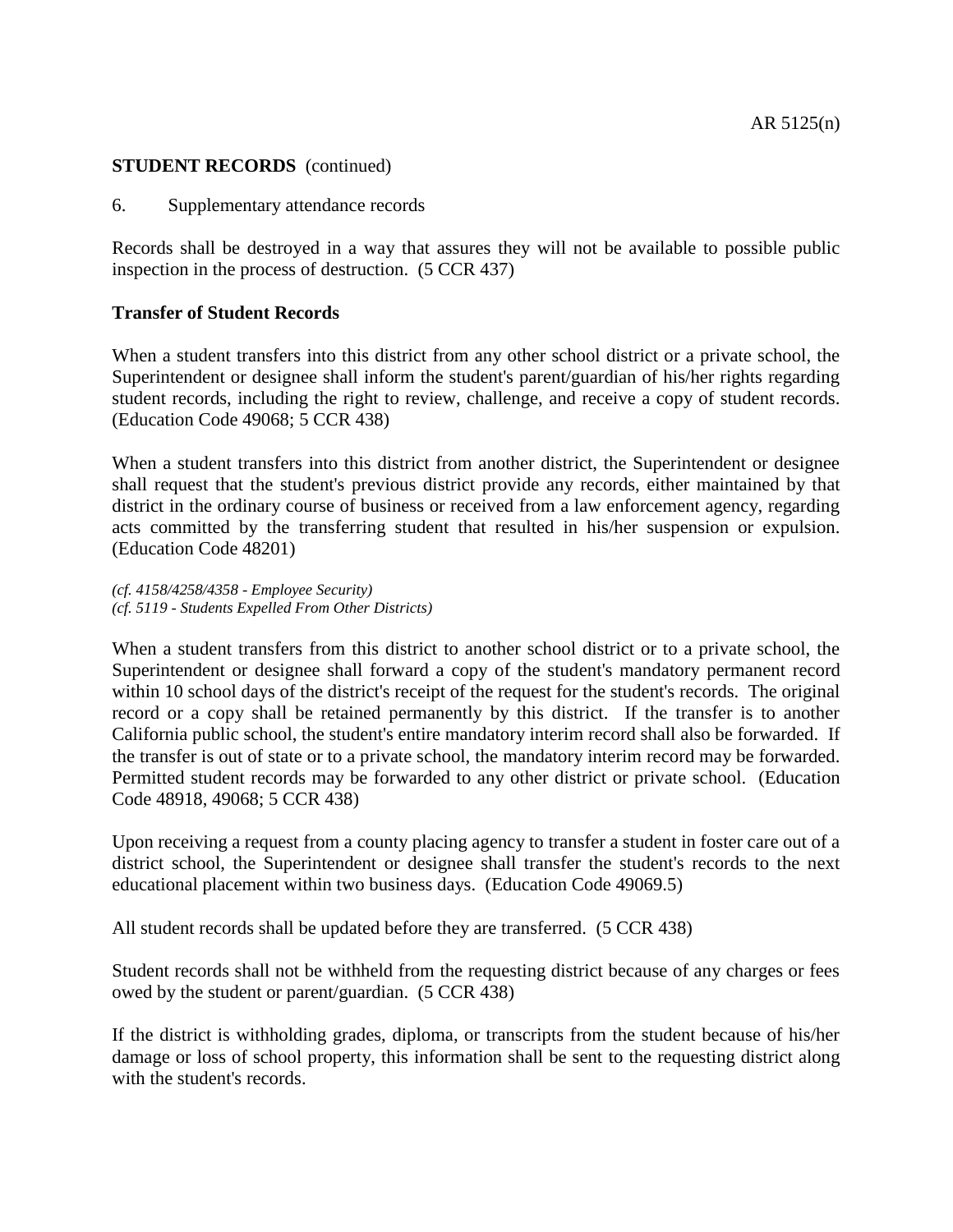#### *(cf. 5125.2 - Withholding Grades, Diploma or Transcripts)*

## **Notification of Parents/Guardians**

Upon any student's initial enrollment, and at the beginning of each school year thereafter, the Superintendent or designee shall notify parents/guardians and eligible students, in writing, of their rights related to student records. If 15 percent or more of the students enrolled in the district speak a single primary language other than English, then the district shall provide these notices to that language. Otherwise, the district shall provide these notices in the student's home language insofar as practicable. The district shall effectively notify parents/guardians or eligible students with disabilities. (Education Code 49063, 48985; 34 CFR 99.7)

## *(cf. 5145.6 - Parental Notifications)*

The notice shall include: (Education Code 49063; 34 CFR 99.7, 99.34)

- 1. The types of student records kept by the district and the information contained therein
- 2. The title(s) of the official(s) responsible for maintaining each type of record
- 3. The location of the log identifying those who request information from the records
- 4. District criteria for defining school officials and employees and for determining legitimate educational interest
- 5. District policies for reviewing and expunging student records
- 6. The right to inspect and review student records and the procedures for doing so
- 7. The right to challenge and the procedures for challenging the content of a student record that the parent/guardian or student believes to be inaccurate, misleading, or otherwise in violation of the student's privacy rights
- 8. The cost, if any, charged for duplicating copies of records
- 9. The categories of information defined as directory information pursuant to Education Code 49073
- 10. The right to consent to disclosures of personally identifiable information contained in the student's records except when disclosure without consent is authorized by law
- 11. Availability of the curriculum prospectus developed pursuant to Education Code 49091.14 containing the titles, descriptions, and instructional aims of every course offered by the school